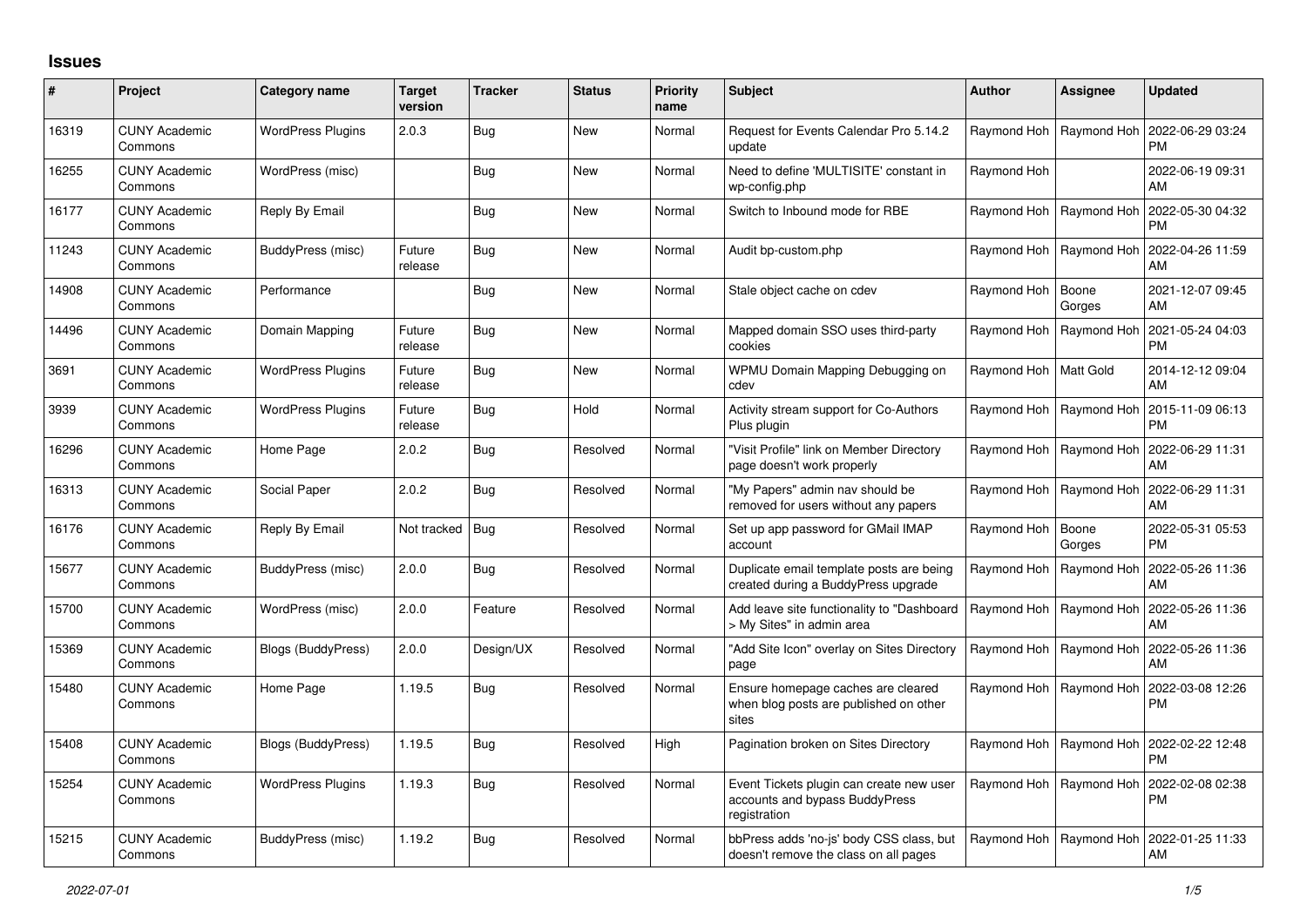| #     | Project                         | Category name                  | <b>Target</b><br>version | <b>Tracker</b> | <b>Status</b> | <b>Priority</b><br>name | <b>Subject</b>                                                                                       | <b>Author</b>             | Assignee                  | <b>Updated</b>                                            |
|-------|---------------------------------|--------------------------------|--------------------------|----------------|---------------|-------------------------|------------------------------------------------------------------------------------------------------|---------------------------|---------------------------|-----------------------------------------------------------|
| 15216 | <b>CUNY Academic</b><br>Commons | BuddyPress (misc)              | 1.19.2                   | <b>Bug</b>     | Resolved      | Normal                  | Blog posts and comments from private<br>sites shouldn't be visible in sitewide<br>activity stream    |                           | Raymond Hoh   Raymond Hoh | 2022-01-25 11:33<br>AM                                    |
| 15213 | <b>CUNY Academic</b><br>Commons | Layout                         | 1.19.2                   | <b>Bug</b>     | Resolved      | Normal                  | Layout for some group interior pages not<br>floating to the right                                    |                           | Raymond Hoh   Raymond Hoh | 2022-01-24 06:59<br>PM.                                   |
| 15175 | <b>CUNY Academic</b><br>Commons | BuddyPress (misc)              | 1.19.1                   | Bug            | Resolved      | Normal                  | "Load More" button not working correctly<br>on a user's "Commons Profile > Activity"<br>page         |                           | Raymond Hoh   Raymond Hoh | 2022-01-11 04:41<br><b>PM</b>                             |
| 15127 | <b>CUNY Academic</b><br>Commons | Accessibility                  | 1.19.1                   | Bug            | Resolved      | Normal                  | Homepage accessibility enhancements                                                                  |                           |                           | Raymond Hoh   Raymond Hoh   2022-01-11 04:41<br><b>PM</b> |
| 15144 | <b>CUNY Academic</b><br>Commons | Performance                    | 1.19.1                   | <b>Bug</b>     | Resolved      | Normal                  | Move logged-in user checks for bbPress<br>BP Notification Grabber later down the<br>page             |                           | Raymond Hoh   Raymond Hoh | 2022-01-11 04:41<br><b>PM</b>                             |
| 15145 | <b>CUNY Academic</b><br>Commons | Layout                         | 1.19.1                   | Bug            | Resolved      | Normal                  | Sitewide footer navigation shows all<br>sub-menu items instead of just primary<br>ones               |                           | Raymond Hoh   Raymond Hoh | 2022-01-04 08:09<br><b>PM</b>                             |
| 14945 | <b>CUNY Academic</b><br>Commons | Home Page                      | 1.19.0                   | Bug            | Resolved      | Normal                  | Fix News page display after new header<br>and footer                                                 |                           | Raymond Hoh   Raymond Hoh | 2022-01-04 11:20<br>AM                                    |
| 14909 | <b>CUNY Academic</b><br>Commons | Performance                    | 1.19.0                   | <b>Bug</b>     | Resolved      | Normal                  | Reducing DB queries and asset loading<br>on the main site                                            | Raymond Hoh               | Raymond Hoh               | 2022-01-04 10:30<br>AM                                    |
| 15029 | <b>CUNY Academic</b><br>Commons | Social Paper                   | 1.18.24                  | <b>Bug</b>     | Resolved      | Normal                  | Social papers with post passwords should<br>not record 'new_cacsp_edit' activity items               | Raymond Hoh   Raymond Hoh |                           | 2021-12-02 04:15<br><b>PM</b>                             |
| 14223 | <b>CUNY Academic</b><br>Commons | BuddyPress (misc)              | 1.18.19                  | Bug            | Resolved      | Normal                  | Non-public site visibility change should<br>update all related site activity visibility to<br>hidden |                           | Raymond Hoh   Raymond Hoh | 2021-10-05 02:03<br><b>PM</b>                             |
| 14749 | <b>CUNY Academic</b><br>Commons | DiRT Integration               | 1.18.18                  | <b>Bug</b>     | Resolved      | Normal                  | "Digital Research Tools" adminbar item<br>should not show when logged out                            |                           |                           | Raymond Hoh   Raymond Hoh   2021-09-07 11:51<br>AM        |
| 14704 | <b>CUNY Academic</b><br>Commons | Group Forums                   | 1.18.16                  | Bug            | Resolved      | Normal                  | <b>Additional bbPress fixes</b>                                                                      |                           | Raymond Hoh   Raymond Hoh | 2021-08-10 11:16<br>AM                                    |
| 14299 | <b>CUNY Academic</b><br>Commons | WordPress (misc)               | 1.18.8                   | <b>Bug</b>     | Resolved      | Normal                  | Remove Site Health scheduled task                                                                    |                           | Raymond Hoh   Raymond Hoh | 2021-04-09 06:57<br><b>PM</b>                             |
| 13966 | <b>CUNY Academic</b><br>Commons | Reply By Email                 | 1.18.5                   | <b>Bug</b>     | Resolved      | High                    | Replying by email to a trashed or<br>spammed forum topic causes a fatal error                        |                           | Raymond Hoh   Raymond Hoh | 2021-02-09 02:32<br><b>PM</b>                             |
| 13859 | <b>CUNY Academic</b><br>Commons | BuddyPress (misc)              | 1.18.3                   | Bug            | Resolved      | Normal                  | Reset current blog in BP MPO Activity<br>Filter plugin                                               |                           |                           | Raymond Hoh   Raymond Hoh   2021-01-26 04:43<br><b>PM</b> |
| 13721 | <b>CUNY Academic</b><br>Commons | <b>WordPress Plugins</b>       | 1.18.1                   | Bug            | Resolved      | Normal                  | Update Contact Form 7                                                                                |                           | Raymond Hoh   Raymond Hoh | 2020-12-17 08:41<br><b>PM</b>                             |
| 13455 | <b>CUNY Academic</b><br>Commons | Domain Mapping                 | 1.18.0                   | Bug            | Resolved      | Normal                  | Switch from WPMU Domain Mapping to<br>Mercator                                                       |                           | Raymond Hoh   Raymond Hoh | 2020-12-08 11:18<br>AM                                    |
| 13497 | <b>CUNY Academic</b><br>Commons | Internal Tools and<br>Workflow | 1.17.6                   | <b>Bug</b>     | Resolved      | Normal                  | Remove Elemental theme cache files                                                                   |                           | Raymond Hoh   Raymond Hoh | 2020-10-27 11:00<br>AM                                    |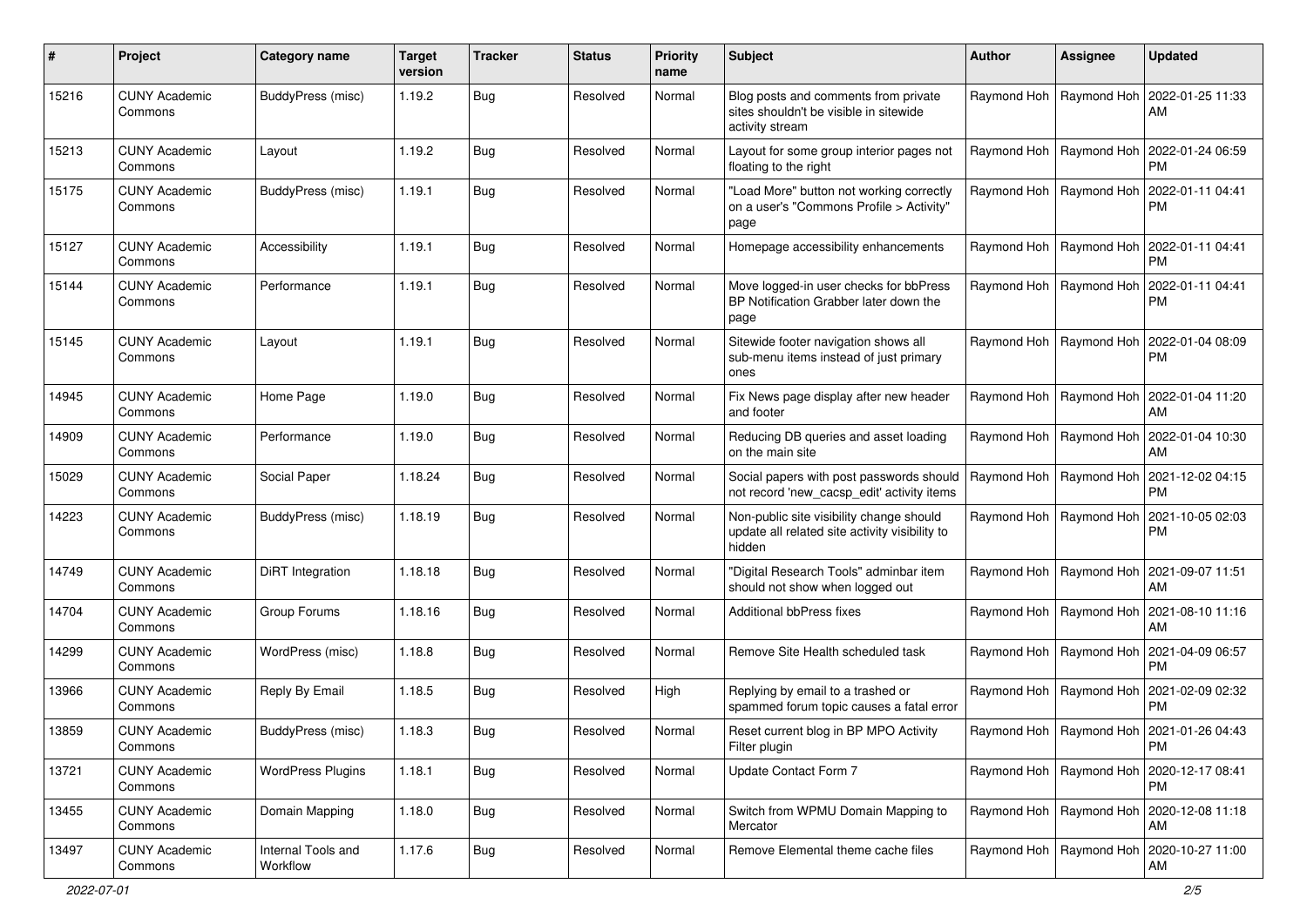| #     | Project                         | Category name              | <b>Target</b><br>version | <b>Tracker</b> | <b>Status</b> | <b>Priority</b><br>name | <b>Subject</b>                                                                | <b>Author</b>           | Assignee                  | <b>Updated</b>                                     |
|-------|---------------------------------|----------------------------|--------------------------|----------------|---------------|-------------------------|-------------------------------------------------------------------------------|-------------------------|---------------------------|----------------------------------------------------|
| 13332 | <b>CUNY Academic</b><br>Commons | Reply By Email             | 1.17.4                   | Bug            | Resolved      | Normal                  | Reply-To' email header can be corrupted<br>in WordPress 5.5                   |                         | Raymond Hoh   Raymond Hoh | 2020-09-22 12:08<br><b>PM</b>                      |
| 13000 | <b>CUNY Academic</b><br>Commons | Accessibility              | 1.17.0                   | Feature        | Resolved      | Normal                  | New accessible email subscriptions panel                                      |                         | Raymond Hoh   Raymond Hoh | 2020-07-28 11:09<br>AM                             |
| 12551 | <b>CUNY Academic</b><br>Commons | WordPress (misc)           | 1.17.0                   | Bug            | Resolved      | Normal                  | Preparing for PHP 7.4                                                         | Raymond Hoh             |                           | 2020-07-14 01:13<br><b>PM</b>                      |
| 12850 | <b>CUNY Academic</b><br>Commons | <b>WordPress Plugins</b>   | 1.16.14                  | Bug            | Resolved      | Normal                  | Event Tickets plugin calls<br>wp cache flush() after every ticket<br>addition |                         | Raymond Hoh   Raymond Hoh | 2020-06-09 11:56<br>AM                             |
| 12654 | CUNY Academic<br>Commons        | <b>WordPress Plugins</b>   | 1.16.9                   | Feature        | Resolved      | Normal                  | Update Google Docs Shortcode to v0.5                                          |                         |                           | Raymond Hoh   Raymond Hoh   2020-04-14 11:20<br>AM |
| 12594 | <b>CUNY Academic</b><br>Commons | <b>WordPress Plugins</b>   | 1.16.9                   | Bug            | Resolved      | Normal                  | Remove Backtype Connect plugin                                                |                         | Raymond Hoh   Raymond Hoh | 2020-04-14 11:20<br>AM                             |
| 12606 | <b>CUNY Academic</b><br>Commons | <b>WordPress Plugins</b>   | 1.16.9                   | Bug            | Resolved      | Normal                  | Disable PHP sessions for Custom<br>Sidebars plugin                            |                         | Raymond Hoh   Raymond Hoh | 2020-04-14 11:20<br>AM                             |
| 12240 | <b>CUNY Academic</b><br>Commons | <b>WordPress Plugins</b>   | 1.16.3                   | Bug            | Resolved      | Normal                  | wp-ms-request-membership not added<br>properly as a git submodule             | Raymond Hoh             | Raymond Hoh               | 2019-12-27 01:05<br><b>PM</b>                      |
| 11998 | <b>CUNY Academic</b><br>Commons | <b>Email Notifications</b> | 1.15.12                  | Bug            | Resolved      | Normal                  | Groupblog post emails can potentially<br>contain the wrong content            |                         | Raymond Hoh   Raymond Hoh | 2019-10-22 11:54<br>AM                             |
| 11891 | <b>CUNY Academic</b><br>Commons | Events                     | 1.15.10                  | Bug            | Resolved      | Normal                  | Private group calendar iCal URLs should<br>be accessible without logging in   |                         | Raymond Hoh   Raymond Hoh | 2019-09-24 11:09<br>AM                             |
| 11855 | <b>CUNY Academic</b><br>Commons | WordPress (misc)           | 1.15.10                  | Bug            | Resolved      | Normal                  | "More Privacy Options" message not<br>showing on login page                   |                         | Raymond Hoh   Raymond Hoh | 2019-09-24 11:09<br>AM                             |
| 10421 | <b>CUNY Academic</b><br>Commons | Meta                       | 1.15                     | Feature        | Resolved      | Normal                  | Creative Commons license needs to be<br>updated?                              | Raymond Hoh   Matt Gold |                           | 2019-05-07 02:30<br><b>PM</b>                      |
| 11297 | <b>CUNY Academic</b><br>Commons | WordPress (misc)           | 1.14.11                  | <b>Bug</b>     | Resolved      | Normal                  | Two versions of the same plugin and<br>theme exist                            | Raymond Hoh             | Boone<br>Gorges           | 2019-04-23 10:44<br>AM                             |
| 11250 | CUNY Academic<br>Commons        | WordPress (misc)           | 1.14.11                  | Feature        | Resolved      | Normal                  | Update assets needed for GCDI site                                            | Raymond Hoh             | Raymond Hoh               | 2019-04-23 09:27<br>AM                             |
| 11335 | <b>CUNY Academic</b><br>Commons | <b>WordPress Plugins</b>   | 1.15                     | Bug            | Resolved      | Normal                  | Add mobile responsive styles for Creative<br>Commons license popup            |                         | Raymond Hoh   Raymond Hoh | 2019-04-16 02:21<br><b>PM</b>                      |
| 11164 | <b>CUNY Academic</b><br>Commons | Spam/Spam<br>Prevention    | 1.14.7                   | Bug            | Resolved      | Normal                  | Anonymous blog comments are empty                                             |                         | Raymond Hoh   Raymond Hoh | 2019-02-26 02:04<br><b>PM</b>                      |
| 11083 | <b>CUNY Academic</b><br>Commons | BuddyPress (misc)          | 1.14.6                   | Bug            | Resolved      | Normal                  | "My Settings > Export Data" page is blank                                     |                         | Raymond Hoh   Raymond Hoh | 2019-02-12 12:08<br><b>PM</b>                      |
| 10564 | <b>CUNY Academic</b><br>Commons | <b>WordPress Plugins</b>   | 1.14.1                   | Bug            | Resolved      | Normal                  | PHP 7.2 Incompatibility Problems                                              |                         |                           | Raymond Hoh   Raymond Hoh   2018-11-19 10:06<br>AM |
| 9810  | CUNY Academic<br>Commons        | <b>WordPress Plugins</b>   | 1.13.2                   | Bug            | Resolved      | Normal                  | Yoast SEO doesn't support the Guest<br>Authors feature of Co-Authors Plus     |                         | Raymond Hoh   Raymond Hoh | 2018-05-22 11:56<br>AM                             |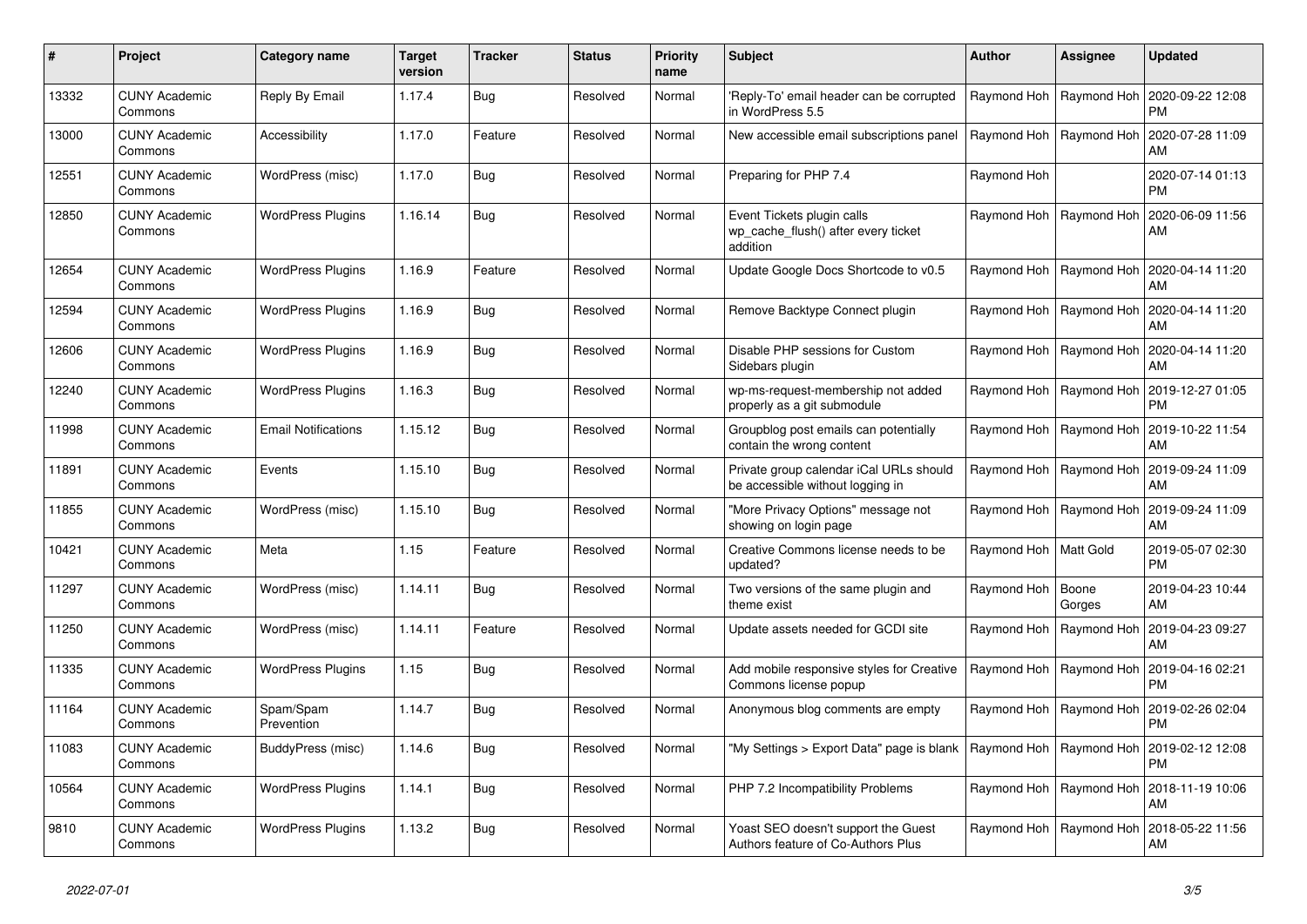| #    | Project                         | Category name              | <b>Target</b><br>version | Tracker   | <b>Status</b> | <b>Priority</b><br>name | <b>Subject</b>                                                                  | <b>Author</b>              | Assignee                  | <b>Updated</b>                                            |
|------|---------------------------------|----------------------------|--------------------------|-----------|---------------|-------------------------|---------------------------------------------------------------------------------|----------------------------|---------------------------|-----------------------------------------------------------|
| 9639 | <b>CUNY Academic</b><br>Commons | commonsinabox.org          | Not tracked              | Bug       | Resolved      | Normal                  | Users having problems posting to the<br>forums                                  | Raymond Hoh                | Boone<br>Gorges           | 2018-04-20 11:37<br>AM                                    |
| 9486 | <b>CUNY Academic</b><br>Commons | Group Forums               | 1.12.11                  | Bug       | Resolved      | Normal                  | Revision logs show up when quoting a full<br>forum post                         | Raymond Hoh                | Raymond Hoh               | 2018-03-27 12:49<br><b>PM</b>                             |
| 9177 | <b>CUNY Academic</b><br>Commons | Social Paper               | 1.12.8                   | Bug       | Resolved      | Normal                  | Social Paper directory not showing any<br>papers                                | Raymond Hoh                | Raymond Hoh               | 2018-02-13 01:10<br><b>PM</b>                             |
| 9202 | <b>CUNY Academic</b><br>Commons | Reply By Email             | 1.12.8                   | Bug       | Resolved      | Normal                  | Attachment error emails missing topic<br>name                                   |                            | Raymond Hoh   Raymond Hoh | 2018-02-13 10:49<br>AM                                    |
| 9203 | <b>CUNY Academic</b><br>Commons | Events                     | 1.12.8                   | Bug       | Resolved      | Normal                  | Filters on the "My Events > Calendar"<br>page no longer display                 | Raymond Hoh                | Boone<br>Gorges           | 2018-02-12 09:40<br><b>PM</b>                             |
| 9011 | <b>CUNY Academic</b><br>Commons | My Commons                 | 1.12.6                   | Bug       | Resolved      | Normal                  | My Commons - Fix "About My Commons"<br>link                                     | Raymond Hoh                | Raymond Hoh               | 2018-01-09 11:13<br>AM                                    |
| 9066 | <b>CUNY Academic</b><br>Commons | Reply By Email             | 1.12.6                   | Bug       | Resolved      | Normal                  | RBE error email not firing for new topics<br>when attachment is too large       |                            | Raymond Hoh   Raymond Hoh | 2018-01-08 04:49<br><b>PM</b>                             |
| 8891 | <b>CUNY Academic</b><br>Commons | Reply By Email             | 1.12.1                   | Design/UX | Resolved      | Normal                  | Usability improvements for RBE Forum<br>Attachments                             |                            | Raymond Hoh   Raymond Hoh | 2017-11-13 06:07<br><b>PM</b>                             |
| 8000 | <b>CUNY Academic</b><br>Commons | Reply By Email             | 1.10.17                  | Bug       | Resolved      | Normal                  | Issues with RBE email sent date                                                 | Raymond Hoh                | Raymond Hoh               | 2017-04-20 10:32<br><b>PM</b>                             |
| 7815 | <b>CUNY Academic</b><br>Commons | Reply By Email             | 1.10.14                  | Bug       | Resolved      | Normal                  | RBE "Connect" button hangs                                                      |                            |                           | Raymond Hoh   Raymond Hoh   2017-03-21 12:59<br><b>PM</b> |
| 7217 | <b>CUNY Academic</b><br>Commons | Events                     | 1.10.6                   | Bug       | Resolved      | Normal                  | BP Event Organiser issues with WP 4.7<br>and Shortcake                          |                            | Raymond Hoh   Raymond Hoh | 2016-12-21 11:57<br><b>PM</b>                             |
| 5975 | <b>CUNY Academic</b><br>Commons | <b>WordPress Plugins</b>   | 1.11                     | Bug       | Resolved      | Normal                  | Audit all mail plugins on the Commons                                           | Raymond Hoh   Daniel Jones |                           | 2016-12-13 08:57<br><b>PM</b>                             |
| 4985 | <b>CUNY Academic</b><br>Commons | ZenDesk                    | 1.9.32                   | Bug       | Resolved      | Normal                  | ZenDesk Feedback Tab is being<br>deprecated                                     |                            |                           | Raymond Hoh   Raymond Hoh   2016-11-01 10:20<br>AM        |
| 6043 | <b>CUNY Academic</b><br>Commons | <b>Email Notifications</b> | 1.9.28                   | Bug       | Resolved      | Normal                  | Emails should not be sent to<br>noreply@commons.gc.cuny.edu                     |                            | Raymond Hoh   Raymond Hoh | 2016-09-19 05:33<br><b>PM</b>                             |
| 3780 | <b>CUNY Academic</b><br>Commons | WordPress (misc)           | 1.10                     | Bug       | Resolved      | Normal                  | wp-login.php template styling                                                   | Raymond Hoh                | Raymond Hoh               | 2016-08-24 06:30<br>AM                                    |
| 5850 | CUNY Academic<br>Commons        | Server                     | 1.9.22                   | Bug       | Resolved      | Normal                  | New server -<br>\$_SERVER['REMOTE_ADDR'] using<br>private IP instead of user IP |                            | Raymond Hoh   Raymond Hoh | 2016-07-29 02:42<br><b>PM</b>                             |
| 5836 | <b>CUNY Academic</b><br>Commons | Upgrades                   | 1.9.22                   | Bug       | Resolved      | Normal                  | Memcached caching strategy on new<br>server                                     |                            | Raymond Hoh   Raymond Hoh | 2016-07-26 01:45<br><b>PM</b>                             |
| 5652 | <b>CUNY Academic</b><br>Commons | <b>Email Notifications</b> | 1.10                     | Bug       | Resolved      | Normal                  | BP Email - Multiple Forum Post email<br>doesn't show content                    |                            | Raymond Hoh   Raymond Hoh | 2016-06-27 04:14<br><b>PM</b>                             |
| 5313 | <b>CUNY Academic</b><br>Commons | <b>Email Notifications</b> | 1.10                     | Bug       | Resolved      | High                    | Migrate over to BuddyPress 2.5 Emails                                           |                            | Raymond Hoh   Raymond Hoh | 2016-05-31 11:29<br>AM                                    |